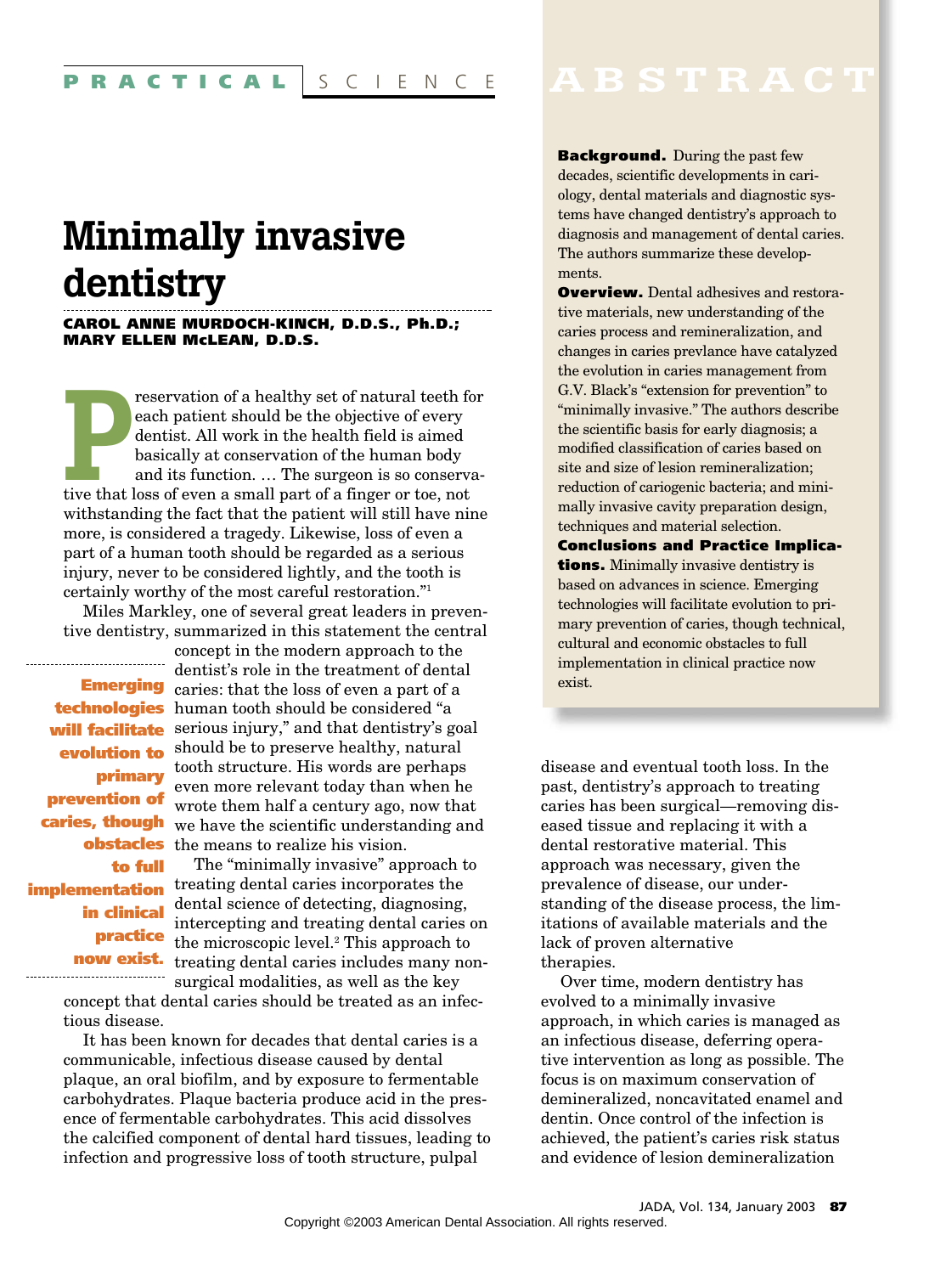can be monitored over extended periods.<sup>3-5</sup>

Historically, dentists have been hindered in their ability to preserve tooth structure by an incomplete understanding of the caries process and deficiencies in the available restorative materials. Another important limitation, which continues to affect decisions to restore rather than monitor carious lesions over time, is the ability to detect the earliest signs of disease. The accuracy of dental radiographs and visual inspection when used for caries detection is insufficient. Research is ongoing to improve methods of early caries detection to allow us to fully implement new approaches to the management of dental caries.<sup>6</sup> In addition, new caries manage-

ment protocols have been developed that differentiate between people with different levels of caries risk.7,8 For any approach to be successful, dentistry must acknowledge that neither fluoride nor the prevention of bacterial microleakage between the tooth and the restoration will be adequate to prevent further caries activity. Dentists must engage and

involve patients in the management of their disease. Therefore, all restorative procedures must be carried out only in conjunction with wellunderstood preventive techniques and patient education.<sup>3-5</sup>

The development of adhesive dentistry and scientific progress in understanding the nature of caries has enabled dentists to do more than simply remove and replace diseased tissue. "Extension for prevention" has given way to the new paradigm of minimally invasive dentistry, as seen in a refined model of care that has been modified from that described by Tyas and colleagues<sup>5</sup> and includes the following concepts:  $\blacksquare$  early caries diagnosis;

 $\blacksquare$  the classification of caries depth and progression using radiographs;

 $\blacksquare$  the assessment of individual caries risk (high, moderate, low);

 $\blacksquare$  the reduction of cariogenic bacteria, to decrease the risk of further demineralization and cavitation;  $\blacksquare$  the arresting of active lesions;

 $\blacksquare$  the remineralization and monitoring of noncavitated arrested lesions;

 $\blacksquare$  the placement of restorations in teeth with cavitated lesions, using minimal cavity designs;  $\blacksquare$  the repair rather than the replacement of

defective restorations;

**assessing disease management outcomes at** pre-established intervals.5

This article provides an overview of the minimally invasive approach to detecting, diagnosing and treating dental caries by summarizing scientific evidence on caries pathogenesis, early detection, preparation design and material selection.

# **EARLY DIAGNOSIS**

Detection of the carious lesion is only one aspect in the diagnosis of caries. Caries activity—which may be even more important—also must be determined but often is difficult to assess. Caries activity is the process that begins with the pres-

> ence of attached dental plaque, which leads to demineralization of the underlying tooth structure. It is important to remember that caries activity cannot be determined at one point in time; it must be determined by monitoring the lesion over time. Radiographs and clinical information usually are used to make this determination,<sup>8</sup> though other diagnostic tools are

emerging.3,5,9 Some methods are better for detecting occlusal caries, while others are better for detecting proximal or smooth-surface lesions. These emerging technologies include electrical conductance methods, quantitative laser fluorescence,<sup>10</sup> laser fluorescence,<sup>11</sup> tuned-aperture computed tomography12-14 and optical coherence tomography.15,16 There is a clear need for research to increase the accuracy of diagnostic methods. In addition, diagnostic and therapeutic protocols are being developed to aid in treatment decisions based on clinical indicators of caries activity and caries risk.7,8 Clearly, there is a need to develop site-specific indicators of future caries risk. $5,6,17$ 

### **REMINERALIZATION OF EARLY LESIONS AND REDUCTION OF CARIOGENIC BACTERIA**

It now is well-recognized that it is possible to arrest and even reverse the mineral loss associated with caries at an early stage, before cavitation takes place. Enamel and dentin demineralization is not a continuous, irreversible process. Through a series of demineralization and remineralization cycles, the tooth alternately loses and gains calcium and phosphate ions, depending on the microenvironment. When the pH is less than 5.5, subsurface enamel or dentin will deminer-

**The focus is on maximum conservation of demineralized, noncavitated enamel and dentin.**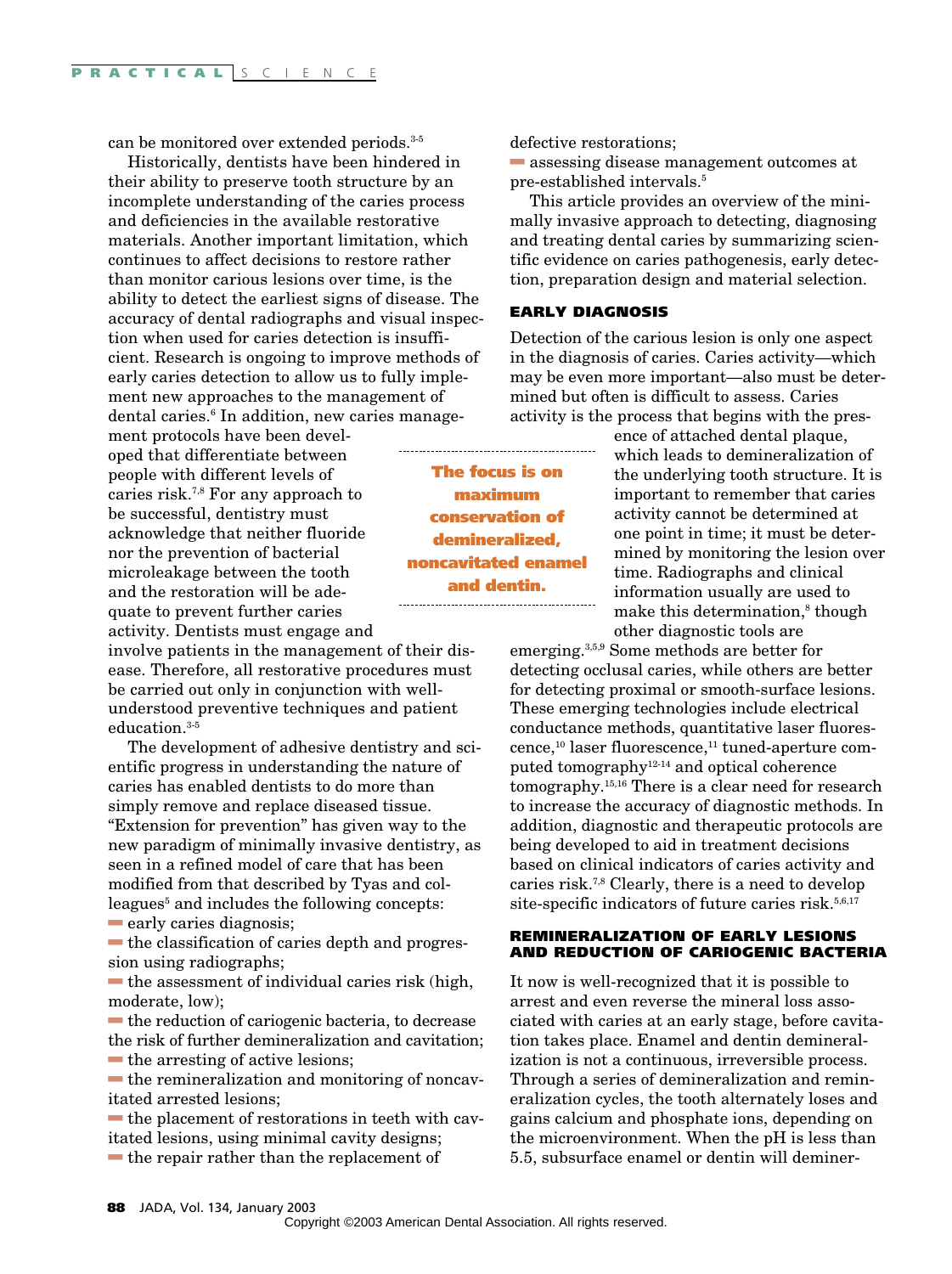alize. Fluoride enhances the uptake of calcium and phosphate ions and can form fluoroapatite. Fluorapatite demineralizes at a pH less than 4.5, making it more resistant to demineralization from an acid challenge than hydroxylapatite. In early carious lesions, there is subsurface demineralization of the enamel. As caries progresses into dentin, the surface of the enamel eventually cavitates. Once cavitation occurs, it becomes difficult to control plaque accumulation. In areas of difficult access, the plaque also may hinder the availability of calcium, phosphate and fluoride ions, which in turn may decrease the potential for remineralization. Therefore surgical treatment—

caries removal and restoration—is indicated for the cavitated lesion.<sup>5</sup>

In the noncavitated lesion, to take advantage of the tooth's capacity to remineralize, one must first alter the oral environment, to tip the balance in favor of remineralization and away from demineralization. This approach includes  $\blacksquare$  decreasing the frequency of intake of refined carbohydrates;  $\blacksquare$  ensuring optimum plaque control;

- $\blacksquare$  ensuring optimum salivary flow;
- $\blacksquare$  conducting patient education.

Agents such as chlorhexidine and topical fluorides then can be applied to encourage remineralization. Chlorhexidine acts by reducing the number of cariogenic bacteria. Topical fluorides increase the availability of fluoride ion for remineralization and the formation of fluoroapatite, with its increased resistance to demineralization.<sup>5</sup>

# **MINIMUM SURGICAL INTERVENTION OF CAVITATED LESIONS**

When surgical treatment is indicated, it should be minimally invasive. Not all dentists agree as to when surgical treatment is indicated. Some dentists favor restoration of early lesions, especially pits and fissures. Minimally invasive techniques such as air abrasion are used to prepare cavities for restoration with adhesive materials. Other dentists favor deferring surgical treatment until there is evidence of cavitation.<sup>17</sup>

Treatment of lesions confined to the inner onehalf of enamel and even slightly into dentin generally is not indicated. This approach is justified on the basis that caries progression through the enamel, even in active lesions, is very slow. This

is especially true in patients exposed to fluoride. In fact, in some populations, it takes six to eight years for a lesion to progress through enamel. Pitts and Rimmer<sup>18</sup> showed that the percentage of radiographically reversible lesions in the outer one-half of the dentin that have cavitation in the enamel had dropped to 41 percent. By focusing on infection control rather than surgical intervention, it is estimated that this could lead to a 50 percent reduction in restoration placement.19,20 Dentists spend approximately 70 percent of their time replacing restorations.<sup>5</sup> In a minimally invasive approach, the surgical management of noncavitated, demineralized teeth should be the last

> resort, especially in patients who have shifted from a high or moderate caries risk to a low caries risk.3,5

Cavitation makes plaque control difficult or impossible. Therefore, we must rely on a surgical approach when there is cavitation. Infected tissue is removed and replaced with a suitable restorative material, keeping in mind that nothing can equal natural tooth structure. In addition to removing

diseased tissue and replacing functional anatomy, restoration of cavitated lesions facilitates excellent plaque control.<sup>5</sup>

# **MATERIALS**

Adhesive dental materials make it possible to conserve tooth structure using minimally invasive cavity preparations, because adhesive materials do not require the incorporation of mechanical retention features. There are several materials that can be used: glass ionomer cements, or GICs; resin-based composite/dentin bonding agents; and a layered combination of resin-based composites and GICs applied with a technique called lamination.<sup>4,5,7</sup>

**Glass ionomer cements.** The advantages of GICs include adhesion to tooth and release of fluoride and other ions. They perform well in lowstress areas. GICs release fluoride, calcium and aluminum ions into the tooth and saliva. Also, set glass ionomer is "rechargeable," meaning it can take up fluoride from the environment, which is provided by exposure to fluoride treatments and toothpaste.21 Theoretically, this fluoride uptake and slow release can have an anticariogenic effect, though clinical studies have not proven it

**In the noncavitated lesion, to take advantage of the tooth's capacity to remineralize, one must first alter the oral environment.**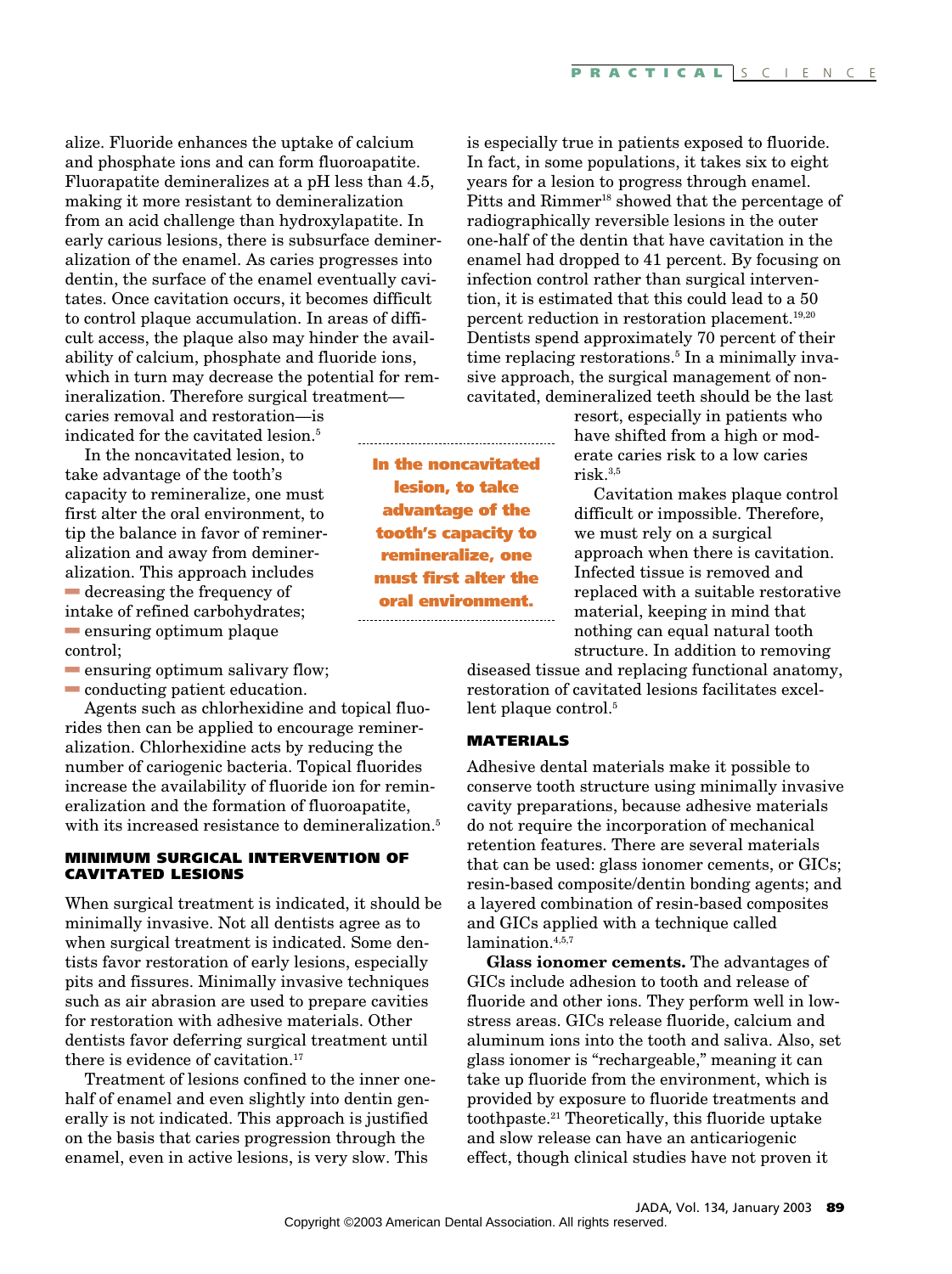# **TABLE**

# **CARIES CLASSIFICATION SYSTEM BASED ON LESION SITE AND SIZE.\***

| <b>LOCATION</b>                                          | <b>CLASSIFICATION</b> |             |              |                 |
|----------------------------------------------------------|-----------------------|-------------|--------------|-----------------|
|                                                          | $1 =$ Minimal         | $2 = Model$ | 3 = Advanced | $4 =$ Extensive |
| <b>Site 1: Pits and Fissures</b>                         | 1.1                   | 1.2         | 1.3          | 1.4             |
| <b>Site 2: Proximal Surfaces</b>                         | 2.1                   | 2.2         | 2.3          | 2.4             |
| <b>Site 3: Cervical Surfaces</b>                         | 3.1                   | 3.2         | 3.3          | 3.4             |
| * Classification system by Mount and Hume. <sup>19</sup> |                       |             |              |                 |

to be clinically significant.

GICs' disadvantages include technique sensitivity. The handling properties and brittleness of the material can be overcome by adding resin to the material. The resulting resin-modified glass ionomer cements, or RMGICs, are easier to place, are light-cured, and have improved esthetic qualities. However, the introduction of a resin component has the downside of also introducing polymerization shrinkage. GICs and RMGICs are appropriate for cervical restorations, $22$  fissure sealants,<sup>23</sup> proximal lesions in anterior permanent teeth $24,25$  and proximal lesions in anterior and posterior primary teeth. $26,27$ 

**Resin-based composite/ dentin bonding agents.** The effective bonding of resin to enamel is a key factor in the selection of these materials. Cavity preparations designed to conserve maximum enamel can eliminate the need for macromechanical retention. Though etching dentin and enamel and formation of a hybrid

layer has improved the quality of the bond and the technology is constantly improving, polymerization shrinkage and marginal leakage continue to be a problem when margins are in dentin.<sup>28</sup> Newer flowable resin-based composites have low viscosity and often are used in smaller, preventive resin-type preparations, as well as in class V cavities.29

**Lamination.** The process of lamination, also called the sandwich technique, takes advantage of the physical properties of both the GIC and the resin-based composite. The GIC is placed first because of its adhesion to dentin and fluoride release. Resin-based composite then is laminated over the GIC for the purpose of improved occlusal wear or esthetics.4,5,8

### **MINIMAL CAVITY DESIGNS**

Preservation of natural tooth structure should be the guiding factor for the smallest, as well as the largest, cavity. Cavity preparation design and restorative material selection depend on occlusal load and wear factors.<sup>19</sup> It has been proposed that the G.V. Black classification of cavity designs be replaced by a new classification system advocated by Mount and Hume<sup>19</sup> (Table). Traditional cavity preparations were designed at a time when carious lesions usually were diagnosed at a more advanced state than are the incipient lesions den-

> tists detect today. Preparations also were designed for amalgam rather than for adhesive materials, and instrumentation was limited to slow rotary instruments and hand instruments. Technological improvements in high-speed rotary handpieces, bur design, materials and early detection of lesions allow much more conservative preparation designs than those taught in

the past.

**Cavity preparations designed to conserve maximum enamel can eliminate the need for macromechanical retention.**

Another reason that dentists have modified techniques for preparing and restoring teeth is that a traditional approach to the control of caries inevitably leads to a destructive cycle: excessive tooth reduction for a relatively small lesion, followed by restoration replacement and additional loss of tooth structure. Progressive loss of tooth structure and, in some cases, tooth loss are the result of this irreversible cycle.<sup>30,31</sup>

The rationale behind the cavity classification system proposed by Mount and Hume is that it is only necessary to gain access to the lesions and remove areas that are infected and broken down to the point where remineralization is no longer possible. The new classification system is based

**90** JADA, Vol. 134, January 2003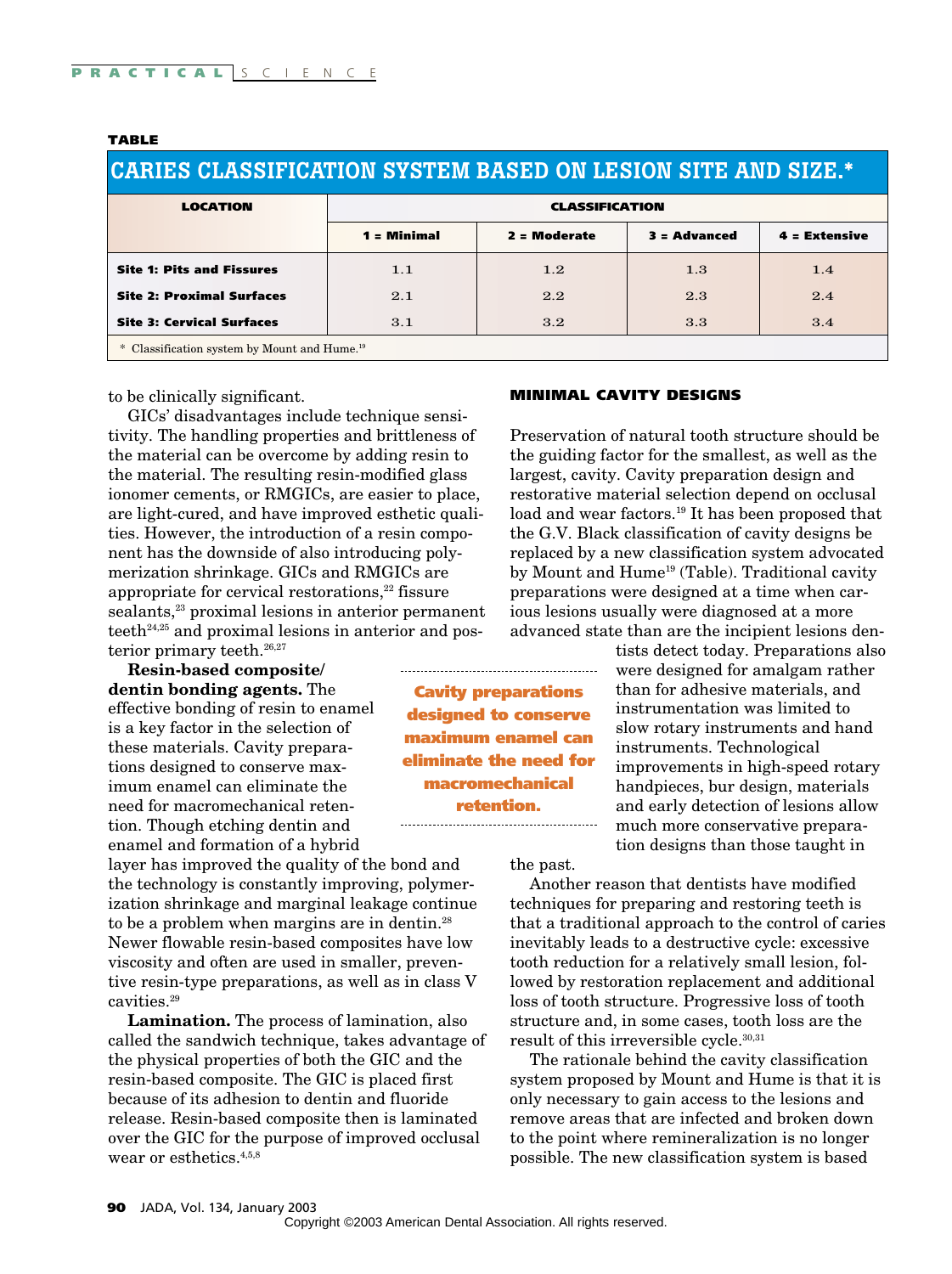

**Figure 1. Small carious lesion in an enamel pit on distofacial cusp of tooth no. 14. This type of lesion would be restored using a 1.2 minimal preparation (according to the system proposed by Mount and Hume19). Photo courtesy of Dr. Dennis Fasbinder, Ann Arbor, Mich.**



**Figure 3. Conservative cavity preparations can be used to restore with either amalgam or composite as in teeth nos. 28 through 31.**



**Figure 2. Stained occlusal grooves in teeth nos. 12 and 13. These lesions would be classified as 1.1 preparations in the minimal preparation classification system (Mount and Hume19). Photo courtesy of Dr. Dennis Fasbinder, Ann Arbor, Mich.**



**Figure 4. Tunnel preparation and resin-based composite were used to restore the lesion on the distal of tooth no. 12. Note the minimal restorations and conservation of tooth structure in tooth no. 14.**

on site and cavity size<sup>19</sup> (Table). In this new classification system, a 1.1 cavity would be comparable to a preparation for a preventive resin restoration (Figures 1-3).

The profession gradually is embracing these technological advances and, with them, a minimally invasive approach. However, some dentists still find it difficult to change their mind-sets from "extension for prevention" and are continuing to cut large traditional preparations. This apparent lag in adoption of new clinical practices based on scientific evidence is supported by the recent finding that 72 percent of states allowed a lesion confined to enamel to be restored as part of the requirements for clinical board examinations, despite evidence from research regarding appropriate and effective treatment for these early carious lesions.<sup>32</sup>

# **MINIMAL INTERVENTION TOOTH PREPARATIONS**

# **Preparations with high-speed handpieces.**

Some modified designs include tunnel and internal preparations for proximal surface lesions (site  $2$  in Mount and Hume's<sup>19</sup> system). A highspeed handpiece and small burs are used to prepare the cavity.

The tunnel preparation is performed by accessing the carious dentin from the occlusal surface, while preserving the marginal ridge (Figure 4). Tunnel preparations are technically difficult to do because of access and visibility and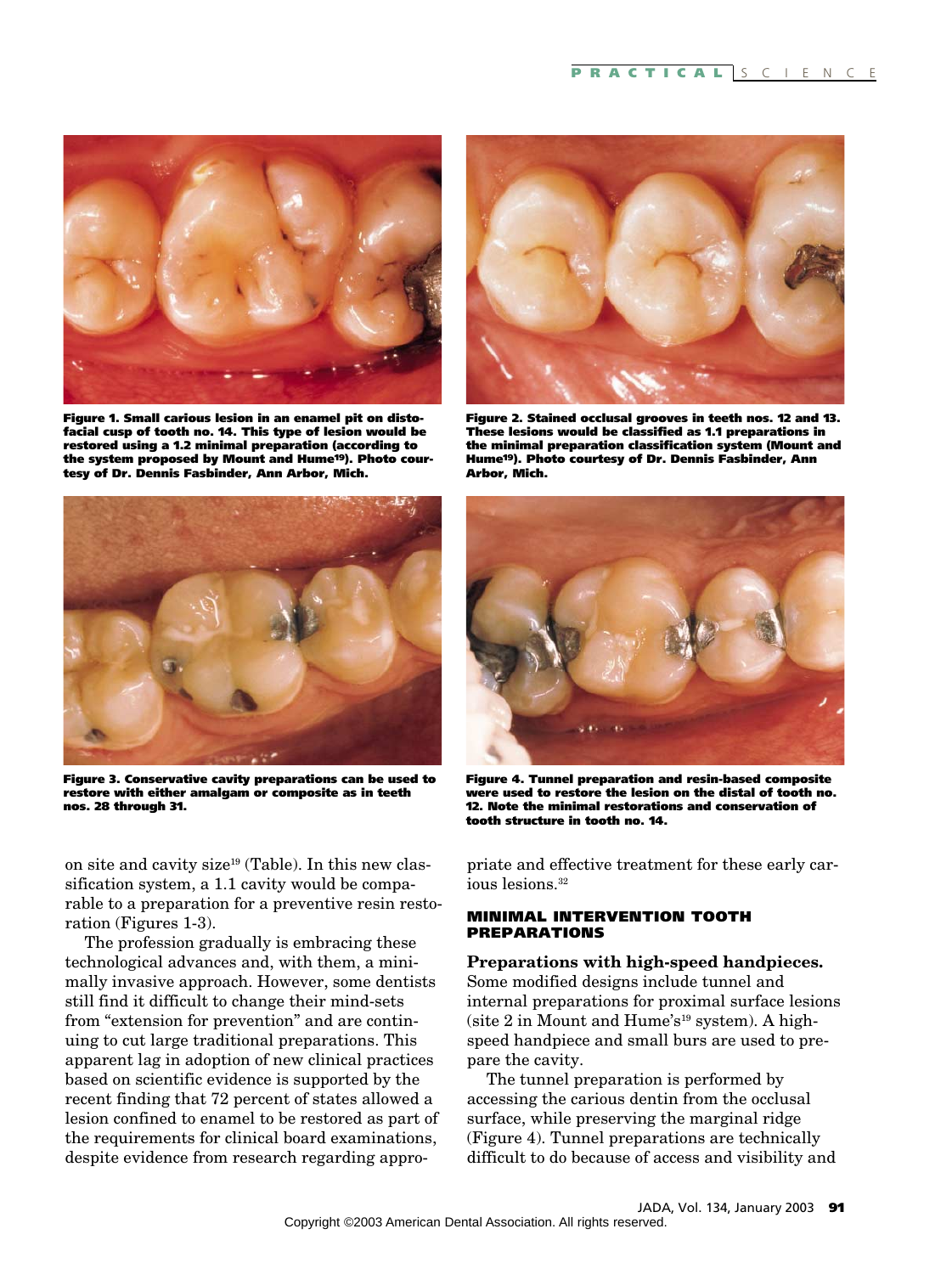

**Figure 5. Tooth no. 3 before air abrasion and restoration. Note the deep central occlusal pit. Photo courtesy of Dr. James Hamilton, Ann Arbor, Mich.**

the small amount of tooth structure removed. $4,5,8$ 

Internal preparations preserve the marginal ridge and the proximal surface enamel.<sup>4,5,8</sup> A recent study showed that after three years, tunnel preparations had better results than did slot class II restorations. After five years, conventional amalgam class II restorations exhibited better survival rates than tunnel or slot preparations.<sup>5</sup>

Minibox or slot preparations involve the removal of the marginal ridge, but do not include the occlusal pits and fissures if caries removal in these areas is not necessary. These cavities may have either a box or a saucer shape and may be restored with resin-based composite or amalgam.4,5,8 Clinical studies of these conservative restorations have shown 70 percent survival at an average of seven years.<sup>5</sup>

**Preparations with air abrasion.** Air abrasion is a technique that uses kinetic energy to



**Figure 6. Tooth no. 3 after preparation with air abrasion. Note the minimal preparation. Photo courtesy of Dr. James Hamilton, Ann Arbor, Mich.**

remove carious tooth structure. A powerful narrow stream of moving aluminum oxide particles is directed against the surface to be cut. When these particles hit the tooth surface, they abrade it, without heat, vibration or noise. The particles exit at the tip of the handpiece, so it is an end-cutting device. Variables that affect speed of cutting include air pressure, particle size, powder flow, the tip's size, the tip's angle and the tip's distance from the tooth.33 It has been proposed that air abrasion technology can be used to both diagnose early occlusal-surface lesions and treat them with minimal tooth preparation.<sup>2,34</sup> Some authors advocate the use of magnification with this technique.2,35 The reported advantages of air abrasion include reduced noise, vibration and sensitivity, though these are subjective and vary among patients. Cavity preparations done with air abrasion have more rounded internal contours than those prepared with a handpiece and straight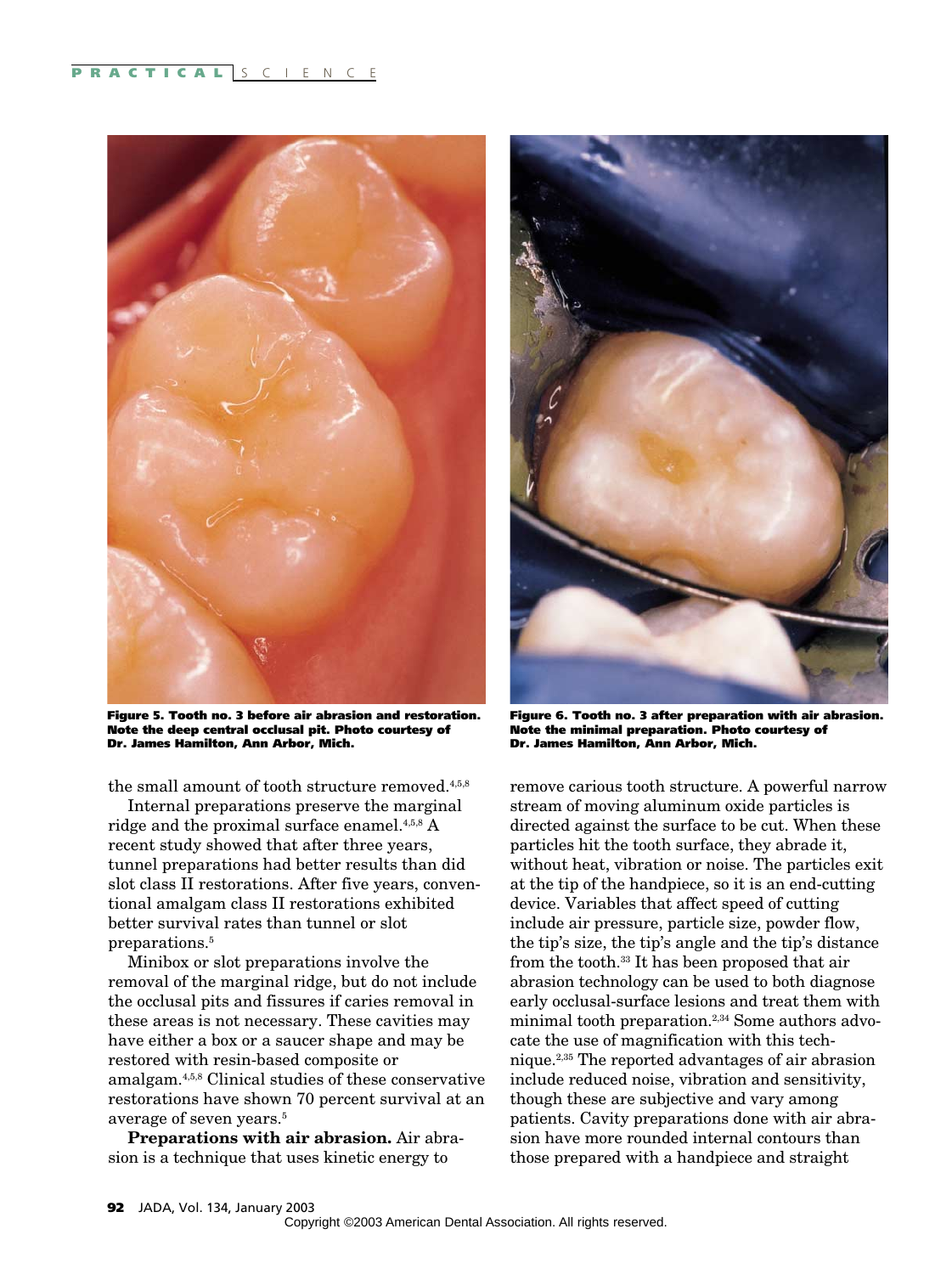

**Figure 7. Tooth no. 3 after restoration with composite resin. Photo courtesy of Dr. James Hamilton, Ann Arbor, Mich.**

burs. This may increase the longevity of restorations placed because it reduces the incidence of fractures, a consequence of decreased internal stresses as compared with those seen in angular preparations $34-36$  (Figures 5-7).

Air abrasion cannot be used for all patients. It should be avoided in cases involving severe dust allergy, asthma, chronic obstructive lung disease, recent extraction or other oral surgery, open wounds, advanced periodontal disease, recent placement of orthodontic appliances and oral abrasions, or subgingival caries removal. Many of these conditions increase the risk of air embolism in the oral soft tissues.2 Dust control is a challenge, and it necessitates the use of rubber dam and high-volume evacuation.

A randomized controlled clinical study evaluated the efficacy of treating questionable occlusal incipient lesions early, using air abrasion. $34$  In the study, investigators randomly assigned 223 teeth

with questionable occlusal carious lesions to either a treatment group or a control group. Each tooth in the treatment group was air-abraded and restored with a flowable resin-based composite (Figures 7 and 8). The teeth in both groups were re-examined every six months. After 12 months, two of 113 preventive resin restorations in the treatment group required retreatment. In the control group, only nine of 86 recalled teeth were diagnosed as having caries and were treated. This was fewer than expected. Therefore, the authors concluded that the merit of treating questionable incipient pit and fissure carious lesions had not been demonstrated after 12 months. Long-term studies are in progress, and it remains to be seen whether treating questionable occlusal incipient lesions has any benefit.<sup>34</sup>

**Laser cavity preparation.** Erbium:yttriumaluminum garnet lasers and erbium, chromium:yttrium-scandium-gallium-garnet lasers are being used to cut dental hard tissues. These lasers can remove soft caries, as well as hard tissue. Lasers reportedly can allow the dentist to remove caries selectively while maintaining healthy dentin and enamel. They also can be used without anesthetic most of the time. Preparations are similar to those made with air abrasion; adhesive dental materials must be used for restoration. Advantages include no vibration, little noise, no smell and no numbness associated with anesthesia.<sup>36</sup> When dental lasers are used correctly, excessive heat generation and its detrimental effects on dental pulp can be avoided.<sup>33,37,38</sup>

# **REPAIR VS. REPLACEMENT OF DEFECTIVE RESTORATIONS**

It is estimated that worldwide, the replacement of existing restorations accounts for 50 to 71 percent of each general dentist's activities.<sup>5</sup> The replacement of amalgam and resin restorations leads to larger restorations with successively shorter life spans than their predecessors. Reasons for replacing restorations rather than repairing them include several concerns about bond strength to previously placed materials, about residual caries left behind (especially in sites restored by another dentist), and about recurrent caries around the margin of a restoration implying an increased risk of developing caries in other sites, including under existing restorations.

Considering all of these points, plus the fact that caries under well-sealed restorations fails to progress and that caries progresses slowly in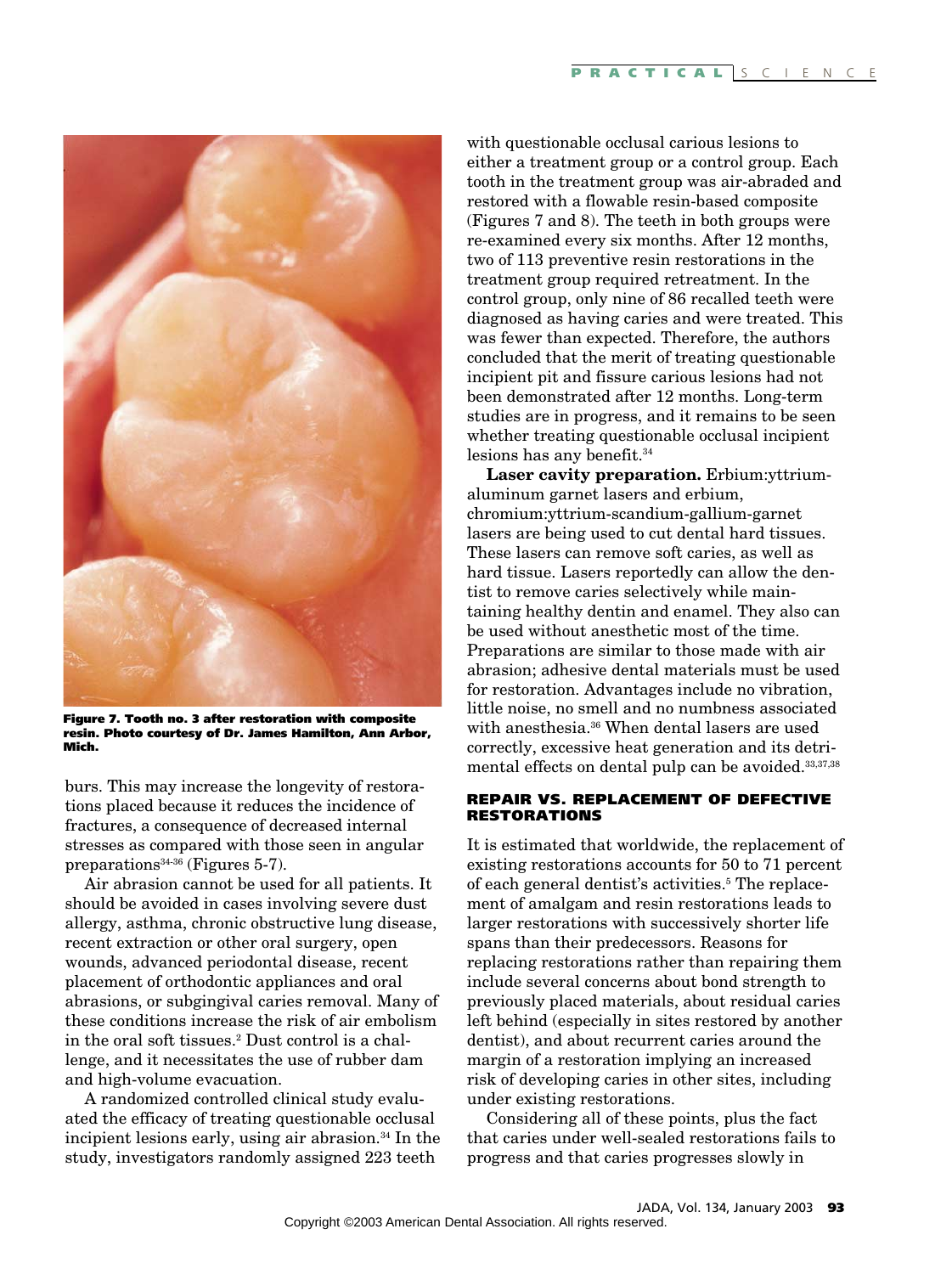

**Dr. Murdoch-Kinch is a clinical associate professor, Department of Oral Medicine, Pathology and Oncology, University of Michigan School of Dentistry, 1011 North University Ave., Room 2029, Ann Arbor, Mich. 48109-1078, e-mail "camurdoc@umich. edu". She also is a member of the ADA Council on Scientific Affairs. Address reprint requests to Dr. Murdoch-Kinch.**



**Dr. McLean is a clinical assistant professor, Department of Cariology, Restorative Sciences and Endodontics, University of Michigan School of Dentistry, Ann Arbor.**

treatment. Cavity preparations should ensure independent retention and resistance form for the repair.<sup>5,31</sup> Repair with a GIC may be preferable in cervical areas, because of the potential for fluoride release and

GICs' excellent adhesion. The

most populations, repairing defective restorations rather than replacing them is a valid and more conservative option for

decision to repair rather than replace a restoration always must be based on the patient's risk of developing caries, the professional's judgment of benefits vs. risks and conservative principles of cavity preparation.<sup>5</sup>

# **DISEASE CONTROL**

There is a need to establish clear guidelines on the management of caries as an infectious disease. This component consists of risk assessment and development of a customized treatment plan for the individual patient to include appropriate strategies to modify individual risk. Strategies include bacterial identification and monitoring,<sup>6</sup> diet analysis and modification, use of topical fluorides<sup>39</sup> and use of antimicrobial agents.<sup>40,41</sup> Research is advancing our understanding of oral health disparities and identification of risk factors in members of at-risk populations. Several strategies have potential to reduce caries prevalence in early childhood: increasing access to care, educating patients and their parents and using targeted preventive therapies, including treating the family in hopes of decreasing transmission of virulent *Streptococcus mutans* and other bacterial species from caregiver to child. $42,43$  Emerging technologies in this area include caries vaccines $44,45$ and bacterial replacement therapy which has been studied in rodents to date.<sup>46</sup> In bacterial replacement therapy, gene manipulation yields a strain of *S. mutans* unable to produce lactic acid through fermentation of carbohydrates. This bacterial strain, JH1140, has been shown to effectively colonize teeth, displace wild-type *S. mutans* and produce less acid and fewer carious lesions

than wild-type *S. mutans.* It could be used to prevent dental caries by replacing wild-type *S. mutans* in humans with high caries risk.<sup>46</sup>

# **THE ISSUE OF REIMBURSEMENT**

Reimbursement is another key issue that should be addressed if the profession is to fully embrace the new paradigm of minimally invasive dentistry. Currently, the dentist is paid only if he or she does something; this may create a conflict in the situation where doing nothing is appropriate. The cost-benefit ratio of a minimally invasive approach needs to be analyzed and presented to the public and third-party payers. Reimbursement programs will need to change to encourage practitioners to treat appropriately. The benefits not only will improve the oral health of the public but also will reduce health care costs in the long run and provide satisfaction for dentists, who will know that they have done their best to preserve patients' natural tooth structure.

# **CONCLUSION**

With the development of new dental restorative materials and advances in adhesive dentistry, a better understanding of the caries process and the tooth's potential for remineralization and changes in caries prevalence and progression, the management of dental caries has evolved from G.V. Black's "extension for prevention" to "minimally invasive." This concept includes early detection of lesions; individual caries risk assessment; nonsurgical interventions; and a modified surgical approach that includes delayed restoration, smaller tooth preparations with modified cavity designs and adhesive dental materials and repair rather than replacement of failing restorations. The goal is preservation of natural tooth structure.

Minimally invasive dentistry is based on a large body of scientific evidence that has been summarized and discussed. The future promises further evolution toward a more primary preventive approach, facilitated by emerging technologies for diagnosis, prevention and treatment. However, there are technical, cultural and economic obstacles that must be overcome for this to be fully realized in clinical practice. ■

Although the Practical Science feature is developed in cooperation with the ADA Council on Scientific Affairs and the Division of Science, the opinions expressed in this article are those of the author and do not necessarily reflect the views and positions of the Council, the Division or the Association.

<sup>1.</sup> Markley M. Restorations of silver amalgam. JADA 1951:43(2): 133-46.